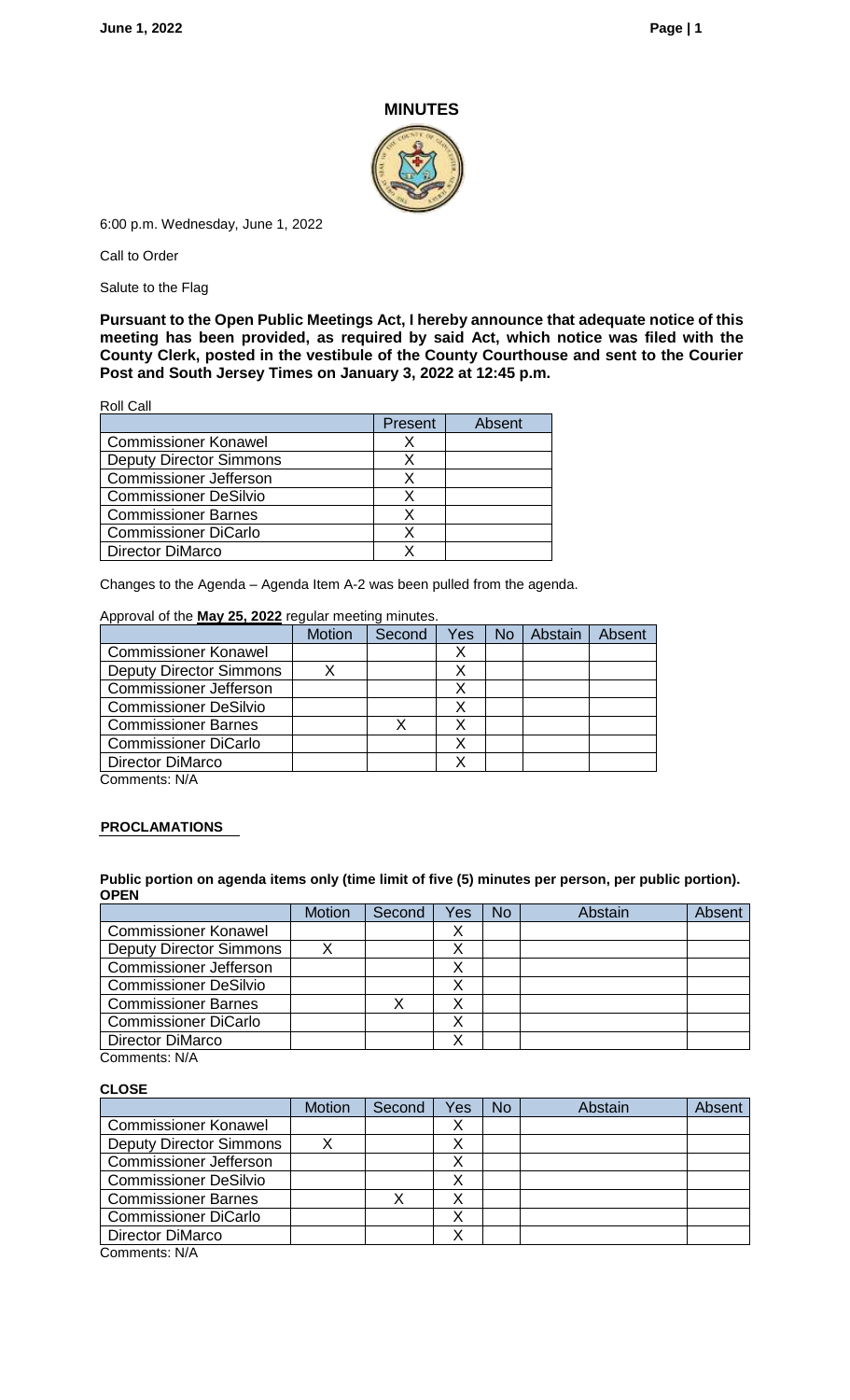## **RESOLUTIONS**

## **DEPARTMENT OF ADMINISTRATION DIRECTOR DIMARCO DEPUTY DIRECTOR SIMMONS**

**53869 RESOLUTION APPOINTING MEMBERS TO THE BOARD OF EDUCATION OF THE VOCATIONAL SCHOOL DISTRICT OF THE COUNTY OF GLOUCESTER.**

**Agenda Item Pulled RESOLUTION APPOINTING A MEMBER TO THE BOARD OF EDUCATION OF THE SPECIAL SERVICES SCHOOL DISTRICT.**

**53870 RESOLUTION APPOINTING A MEMBER TO THE GLOUCESTER COUNTY LIBRARY COMMISSION.**

**53871 RESOLUTION AUTHORIZING A PROFESSIONAL SERVICES CONTRACT WITH PENN BEHAVIORAL HEALTH CORPORATE SERVICES FROM JUNE 26, 2022 TO JUNE 25, 2023 IN AN AMOUNT NOT TO EXCEED \$25,000.00.**

**Motion to approve Resolutions 53869 through 53871 as read.**

|                                | <b>Motion</b> | Second | Yes | <b>No</b> | Abstain | <b>Absent</b> |
|--------------------------------|---------------|--------|-----|-----------|---------|---------------|
| <b>Commissioner Konawel</b>    |               |        |     |           |         |               |
| <b>Deputy Director Simmons</b> |               |        |     |           |         |               |
| <b>Commissioner Jefferson</b>  |               |        |     |           |         |               |
| <b>Commissioner DeSilvio</b>   |               |        |     |           |         |               |
| <b>Commissioner Barnes</b>     |               |        |     |           |         |               |
| <b>Commissioner DiCarlo</b>    |               |        |     |           |         |               |
| <b>Director DiMarco</b>        |               |        |     |           |         |               |

Comments: N/A

## **DEPARTMENT OF ECONOMIC DEVELOPMENT & PUBLIC WORKS**

## **DEPUTY DIRECTOR SIMMONS COMMISSIONER DICARLO**

**53872 RESOLUTION AUTHORIZING AWARD OF A CONTRACT TO CLIFTONLARSONALLEN, LLP FROM JUNE 1, 2022 TO MAY 31, 2023 IN AN AMOUNT NOT TO EXCEED \$275,000.00.**

**53873 RESOLUTION AUTHORIZING EXECUTION OF FEDERAL AID COST REIMBURSEMENT AGREEMENT NUMBER 22-DT-BLA-854 WITH THE NEW JERSEY DEPARTMENT OF TRANSPORTATION FOR \$2,963,297.35.**

**53874 RESOLUTION AUTHORIZING PROFESSIONAL SERVICES CONTRACTS WITH (1) BRYSON & YATES CONSULTING ENGINEERS, LLC, (2) BACH ASSOCIATES, PC, (3) PENNONI ASSOCIATES, INC., AND (4) REMINGTON & VERNICK ENGINEERS FROM JUNE 1, 2022 TO MAY 31, 2023 IN AN AMOUNT NOT TO EXCEED \$250,000.00 EACH.**

**Motion to approve Resolutions 53872 through 53874 as read.**

|                                | <b>Motion</b> | Second | Yes | <b>No</b> | Abstain | Absent |
|--------------------------------|---------------|--------|-----|-----------|---------|--------|
| <b>Commissioner Konawel</b>    |               |        | ↗   |           |         |        |
| <b>Deputy Director Simmons</b> |               |        |     |           |         |        |
| Commissioner Jefferson         |               |        |     |           |         |        |
| <b>Commissioner DeSilvio</b>   |               |        |     |           |         |        |
| <b>Commissioner Barnes</b>     |               |        |     |           |         |        |
| <b>Commissioner DiCarlo</b>    |               |        |     |           |         |        |
| Director DiMarco               |               |        |     |           |         |        |

Comments: N/A

## **DEPARTMENT OF PUBLIC SAFETY & VETERANS AFFAIRS**

**COMMISSIONER DICARLO DEPUTY DIRECTOR SIMMONS**

**53875 RESOLUTION AUTHORIZING PURCHASES FROM SOFTWARE HOUSE INTERNATIONAL, CORP. VIA THE SOURCEWELL NATIONAL COOPERATIVE PRICING SYSTEM FROM JUNE 1, 2022 TO MAY 31, 2023 IN AN AMOUNT NOT TO EXCEED \$300,000.00.**

**53876 RESOLUTION FOR THE ESTABLISHMENT OF A LOCAL EMERGENCY PLANNING COMMITTEE.**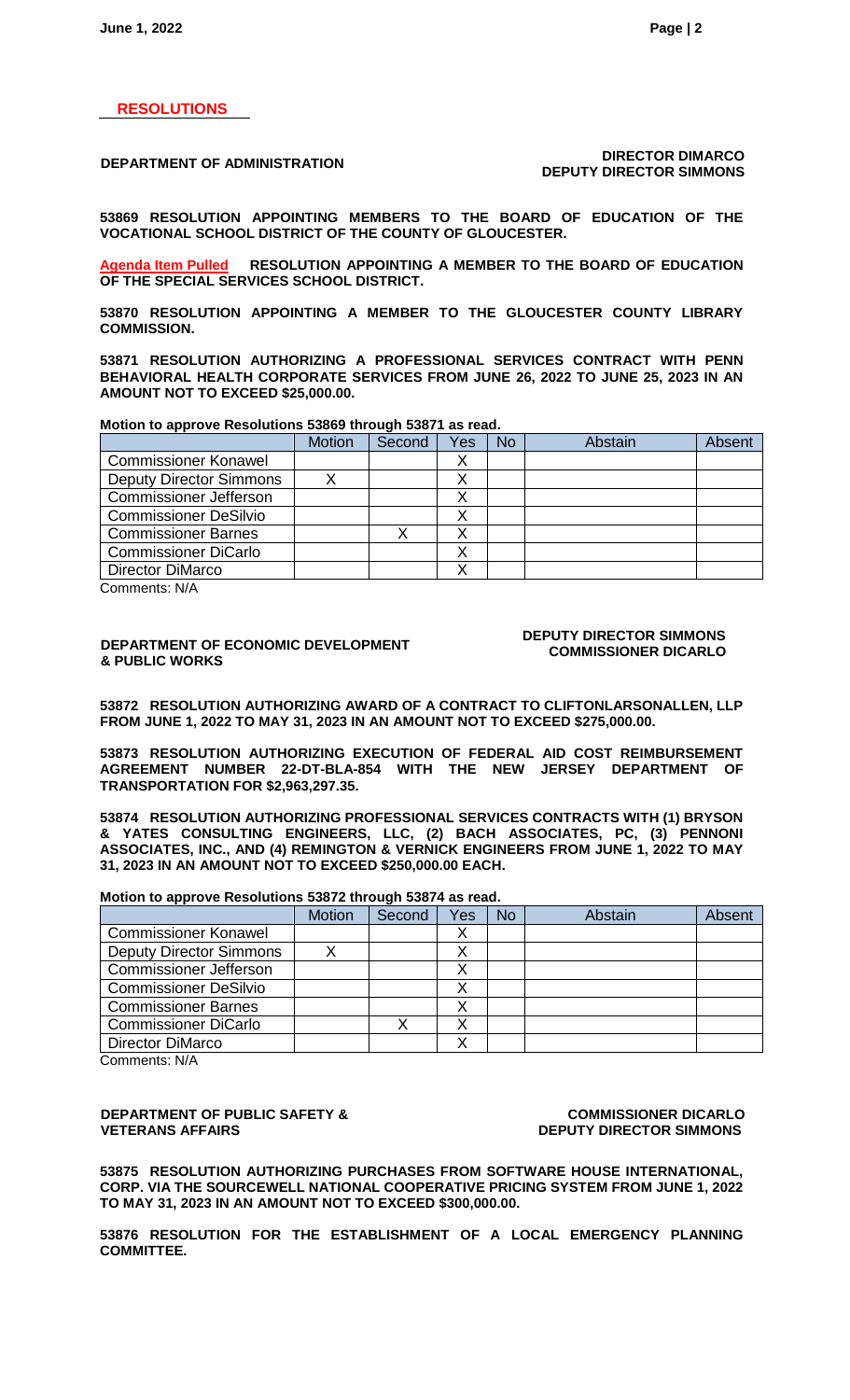**53877 RESOLUTION AUTHORIZING AWARD OF A CONTRACT WITH EXCELLANCE, INC. FOR \$978,234.96.**

**53878 RESOLUTION AUTHORIZING A PURCHASE FROM MOTOROLA SOLUTIONS, INC. C/O WIRELESS C & E, INC., VIA STATE CONTRACT #83909, FOR \$24,946.75.**

## **Motion to approve Resolutions 53875 through 53878 as read.**

|                                | <b>Motion</b> | Second | Yes | <b>No</b> | Abstain | Absent |
|--------------------------------|---------------|--------|-----|-----------|---------|--------|
| <b>Commissioner Konawel</b>    |               |        |     |           |         |        |
| <b>Deputy Director Simmons</b> |               |        |     |           |         |        |
| <b>Commissioner Jefferson</b>  |               |        |     |           |         |        |
| <b>Commissioner DeSilvio</b>   |               |        |     |           |         |        |
| <b>Commissioner Barnes</b>     |               |        |     |           |         |        |
| <b>Commissioner DiCarlo</b>    |               |        |     |           |         |        |
| Director DiMarco               |               |        |     |           |         |        |

Comments: N/A

## **DEPARTMENT OF HEALTH & HUMAN SERVICES COMMISSIONER JEFFERSON**

# **COMMISSIONER BARNES**

**53879 RESOLUTION AUTHORIZING THE ACCEPTANCE OF FUNDS FROM THE ARPAR PHASE EMERGENCY FOOD AND SHELTER PROGRAM (EFSP) FROM NOVEMBER 1, 2021 TO APRIL 30, 2023 FOR \$153,312.00.**

**53880 RESOLUTION AUTHORIZING THE ACCEPTANCE OF ADDITIONAL FUNDING FROM THE NEW JERSEY DEPARTMENT OF HEALTH, OFFICE OF LOCAL PUBLIC HEALTH REGARDING THE 2022/2023 COVID-19 VACCINATION SUPPLEMENTAL FUNDING PROGRAM FROM JULY 1, 2021 TO JUNE 30, 2023 FOR \$250,000.00.**

## **Motion to approve Resolutions 53879 through 53880 as read.**

|                                | <b>Motion</b> | Second | Yes | <b>No</b> | Abstain | Absent |
|--------------------------------|---------------|--------|-----|-----------|---------|--------|
| <b>Commissioner Konawel</b>    |               |        |     |           |         |        |
| <b>Deputy Director Simmons</b> |               |        |     |           |         |        |
| <b>Commissioner Jefferson</b>  |               |        |     |           |         |        |
| <b>Commissioner DeSilvio</b>   |               |        |     |           |         |        |
| <b>Commissioner Barnes</b>     |               |        |     |           |         |        |
| <b>Commissioner DiCarlo</b>    |               |        |     |           |         |        |
| Director DiMarco               |               |        |     |           |         |        |
| Commonnet: N/A                 |               |        |     |           |         |        |

Comments: N/A

## **DEPARTMENT OF LAW & JUSTICE COMMISSIONER DESILVIO COMMISSIONER KONAWEL**

**DEPARTMENT OF EDUCATION, LAND & PROPERTY**

**COMMISSIONER BARNES COMMISSIONER JEFFERSON**

**53881 RESOLUTION AUTHORIZING PURCHASES FROM WHITE CAP, LP VIA THE SOURCEWELL NATIONAL COOPERATIVE PRICING SYSTEM IN AN AMOUNT NOT TO EXCEED \$80,000.00.**

**53882 RESOLUTION AUTHORIZING THE PURCHASE OF A DEVELOPMENT RIGHTS EASEMENT FOR FARM PROPERTY OWNED BY ANTHONY D. MCALISTER AND LAUREN A. MCALISTER FOR \$369,063.10.**

**53883 RESOLUTION AUTHORIZING THE 2022 SALARY AGREEMENT WITH RUTGERS COOPERATIVE EXTENSION DIVISION, FROM JANUARY 1, 2022 TO DECEMBER 31, 2022, IN AN AMOUNT NOT TO EXCEED \$125,869.00.**

## **Motion to approve Resolutions 53881 through 53883 as read.**

|                                                | <b>Motion</b> | Second | Yes | No | Abstain | Absent |
|------------------------------------------------|---------------|--------|-----|----|---------|--------|
| <b>Commissioner Konawel</b>                    |               |        |     |    |         |        |
| <b>Deputy Director Simmons</b>                 |               |        |     |    |         |        |
| <b>Commissioner Jefferson</b>                  |               |        |     |    |         |        |
| <b>Commissioner DeSilvio</b>                   |               |        |     |    |         |        |
| <b>Commissioner Barnes</b>                     |               |        |     |    |         |        |
| <b>Commissioner DiCarlo</b>                    |               |        |     |    |         |        |
| Director DiMarco                               |               |        |     |    |         |        |
| $O_{\text{max}}$ and $\text{max}$ $\text{min}$ |               |        |     |    |         |        |

Comments: N/A